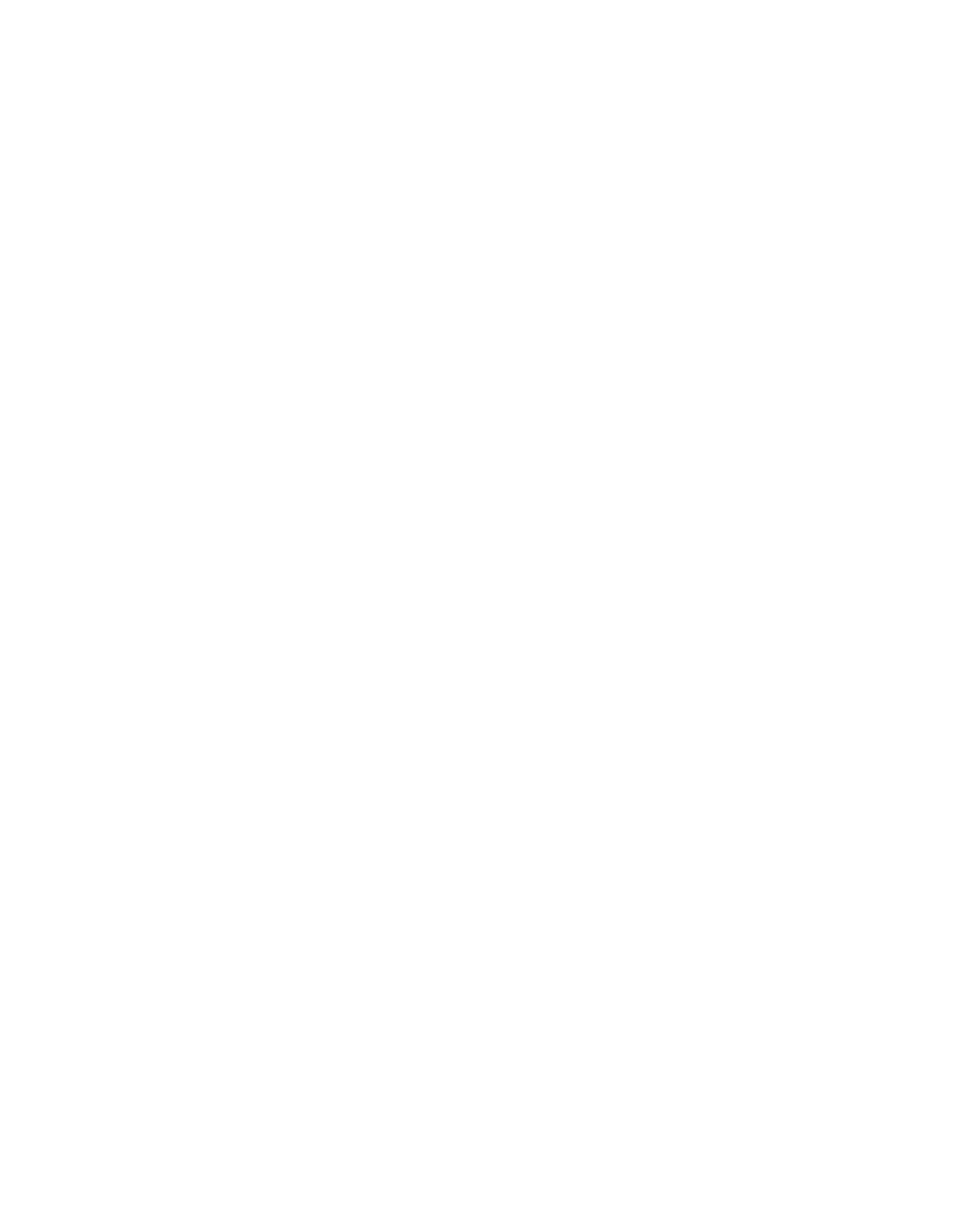#### **BURKE, Justice.**

[¶1] Nathan Wimbley was convicted and sentenced on one felony count of obtaining property by false pretenses in violation of Wyo. Stat. Ann. § 6-3-407(a)(i) (LexisNexis 2007). On appeal, he asserts that the district court improperly admitted evidence of other misconduct that should have been excluded pursuant to W.R.E. 404(b), and evidence that was unduly prejudicial and should have been excluded pursuant to W.R.E. 403. We will affirm.

### *ISSUES*

[¶2] Mr. Wimbley presents these appeal issues:

1. Did the trial court err in its overbroad admission of evidence under W.R.E. 404(b)?

2. Did the trial court err in admission of argument and evidence that Mr. Wimbley was on parole for another offense and that he was incarcerated in Yuma County, Colorado?

# *FACTS*

[¶3] Joseph Lex Madden is one of the owners of Torrington Livestock Markets, LLC. According to Mr. Madden"s trial testimony, he received a telephone call from a man who identified himself as Nathan Wimbley. Mr. Wimbley said that he was a broker and dealer in pipe, and that he had pipe in Denver he wanted to sell. As it happened, Mr. Madden was interested in purchasing some pipe, and agreed to purchase one semitruck load of pipe, or 9,000 feet, for 80¢ per foot, or \$7,200. Mr. Madden believed this was a good deal, as he thought that the going price for such pipe was \$1.00 to \$1.25 per foot. Mr. Wimbley indicated that, because he had never done business with Torrington Livestock Markets before, he wanted the \$7,200 wired to him in advance. Mr. Madden wired the money from his bank in Torrington, Wyoming, to Mr. Wimbley's account at a bank in Cahokia, Illinois.

[¶4] The pipe was supposed to be delivered the following day. It was not. Mr. Madden tried to contact Mr. Wimbley, but Mr. Wimbley did not answer the phone. Mr. Madden left messages, but Mr. Wimbley never returned his calls. Mr. Madden then asked his Special Projects Manager, Doug Chamberlain, to look into the situation.

[¶5] Mr. Wimbley answered Mr. Chamberlain"s phone call. Asked about the pipe, Mr. Wimbley said that there had been problems arranging for its transportation to Torrington. He said that he could deliver the pipe within a month. Mr. Chamberlain said that was not acceptable, and asked Mr. Wimbley to return the \$7,200. Mr. Wimbley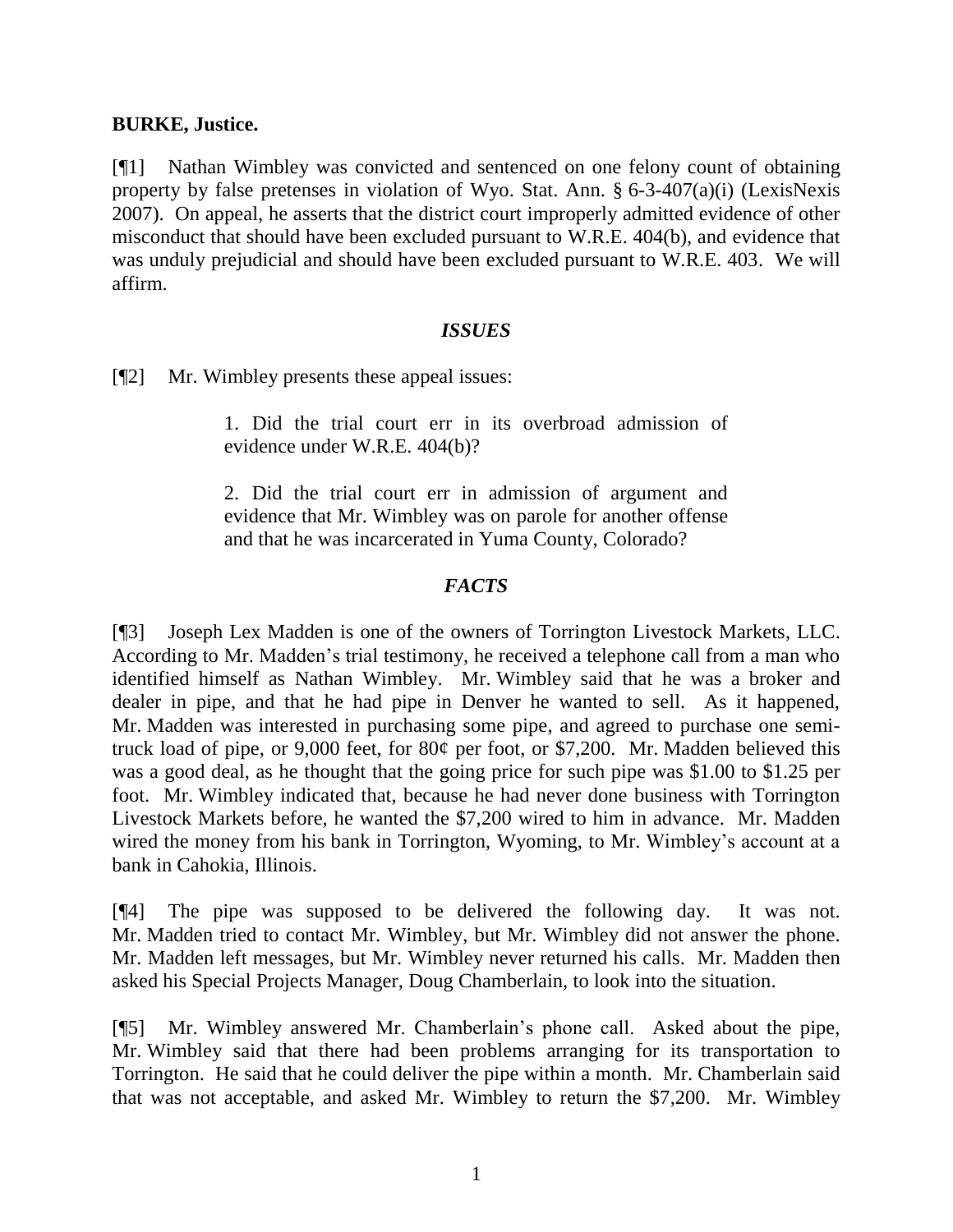agreed to return the money, but he never did, nor did he ever deliver the pipe. Mr. Chamberlain contacted law enforcement authorities, and Mr. Wimbley was charged with obtaining property by false pretenses, in violation of Wyo. Stat. Ann. § 6-3-  $407(a)(i).<sup>1</sup>$ 

[¶6] More than a month before trial, Mr. Wimbley"s counsel filed a "Demand Pursuant to Rule 404(b)," seeking notice of the State's intent to introduce any evidence under W.R.E. 404(b). The State provided its notice nine days later. It listed two different types of evidence it intended to offer at trial.

[¶7] The first was testimony from several persons to the effect that Mr. Wimbley had offered to sell them either pipe or fertilizer, and had requested payment in advance. Some of them had made the advance payment, but never received the product. In connection with this testimony, the State also intended to offer testimony from a representative of Mr. Wimbley"s bank that when Mr. Wimbley"s account was credited with these advance payments, Mr. Wimbley immediately withdrew the money and depleted the account. The State contended that this evidence demonstrated "a plan, scheme and course of conduct between [Mr.] Wimbley and his "customers,"" and was "relevant to show [Mr.] Wimbley"s false pretenses and intent to defraud."

[¶8] The second was testimony from Mr. Wimbley"s parole officer in Illinois, who could provide identifying information concerning Mr. Wimbley. This evidence was needed to establish identity, the State asserted, because Mr. Madden and Mr. Chamberlain had only talked to Mr. Wimbley by telephone, and had never met with him in person. Shortly after filing the written notice, the State notified counsel for Mr. Wimbley that it also intended to offer testimony from an official from the jail in Yuma County, Colorado, where Mr. Wimbley had been incarcerated. This testimony was also offered to establish Mr. Wimbley"s identity, and to provide foundation for recordings of telephone calls Mr. Wimbley had made from the jail.

[¶9] Nearly a month before trial, the district court held a hearing on pending motions and on the State's intended use of evidence pursuant to W.R.E. 404(b). After thorough consideration, it ruled that the State"s evidence was admissible. The evidence was admitted at trial, and Mr. Wimbley was convicted. He filed this timely appeal.

 $\overline{a}$ 

<sup>&</sup>lt;sup>1</sup> Wyo. Stat. Ann. § 6-3-407(a) provides, in relevant part, that "A person who knowingly obtains property from another person by false pretenses with intent to defraud the person is guilty of: (i) A felony punishable by imprisonment for not more than ten (10) years, a fine of not more than ten thousand dollars (\$10,000.00), or both, if the value of the property is one thousand dollars (\$1,000.00) or more."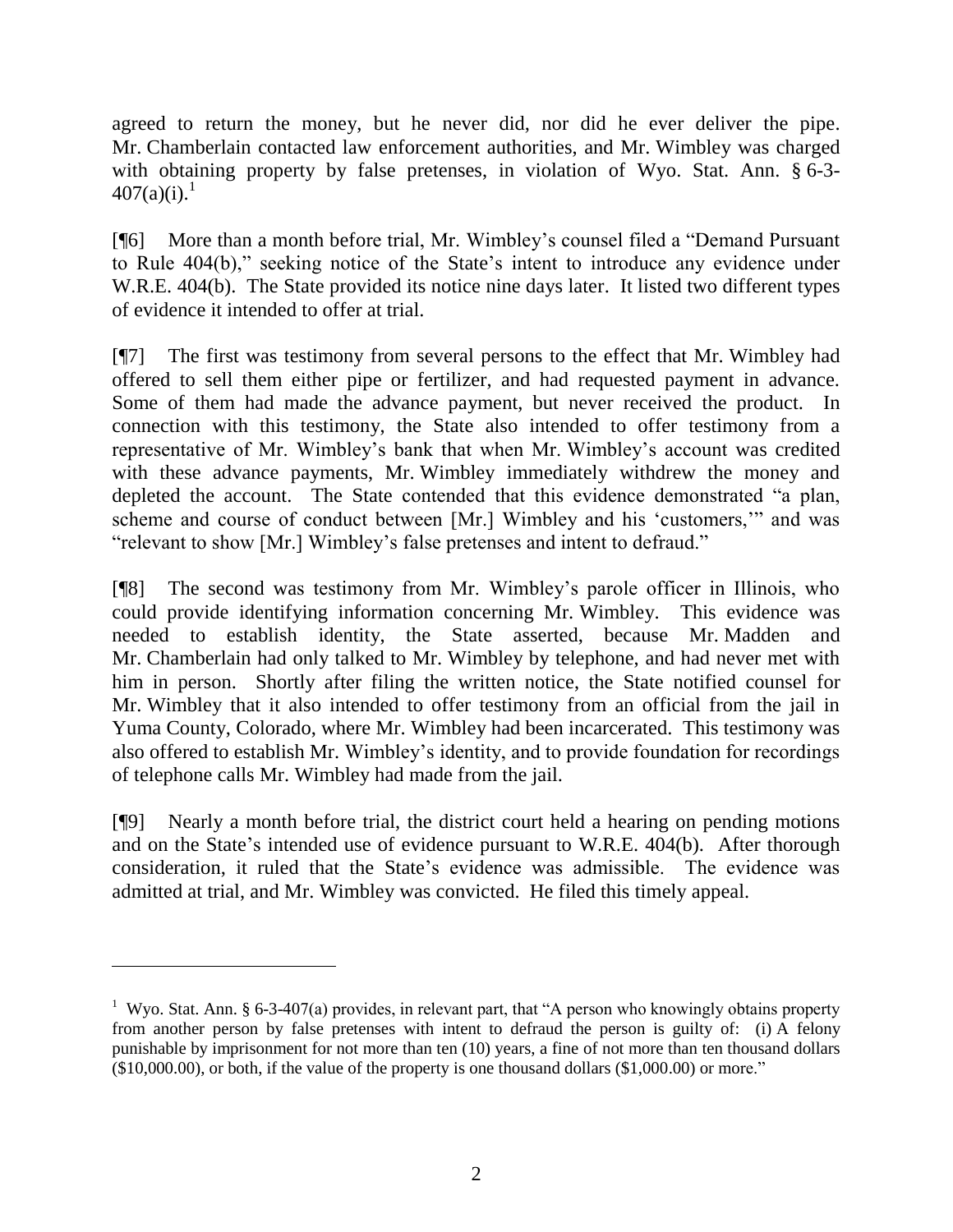#### *STANDARD OF REVIEW*

[¶10] We review this case for abuse of discretion.

A trial court"s decision on the admissibility of evidence is entitled to considerable deference, and will not be reversed on appeal unless the appellant demonstrates a clear abuse of discretion. "[A]s long as there exists a legitimate basis for the trial court"s ruling, that ruling will not be disturbed on appeal." *Sanchez v. State*, 2006 WY 116, ¶ 20, 142 P.3d 1134, 1140 (Wyo. 2006).

*Leyva v. State*, 2007 WY 136, ¶ 17, 165 P.3d 446, 452 (Wyo. 2007).

#### *DISCUSSION*

#### *Testimony from others who had dealings with Mr. Wimbley*

[¶11] At trial, the State presented testimony from four persons whose experiences with Mr. Wimbley were similar to Mr. Madden"s. Jay Bowers testified that someone identifying himself as Nathan Wimbley contacted him with an offer to sell pipe. Mr. Bowers wired \$4,072 to Mr. Wimbley's bank account. Dana Barrow, Mr. Bowers' employee, testified that she was the person who made the wire transfer. The pipe was never delivered to Mr. Bowers. Charles Warner testified that he received several faxes from a man calling himself Nathan Wimbley, offering to sell pipe. Mr. Wimbley requested a wire transfer of money in advance, but Mr. Warner refused. Mr. Wimbley contacted Mr. Warner several times, trying to convince him to make the advance payment. Don Andrews testified that he received an e-mail message from an individual identifying himself as Nathan Wimbley, offering to sell guardrail and pipe. Mr. Wimbley asked for money in advance, and Mr. Andrews sent the money. The pipe and guardrail were never delivered.

[¶12] Mr. Wimbley contends that this evidence should have been excluded from trial pursuant to W.R.E. 404(b), which reads as follows:

> Evidence of other crimes, wrongs, or acts is not admissible to prove the character of a person in order to show that he acted in conformity therewith. It may, however, be admissible for other purposes, such as proof of motive, opportunity, intent, preparation, plan, knowledge, identity, or absence of mistake or accident.

A core principle of this rule is that a defendant in a criminal case "should not be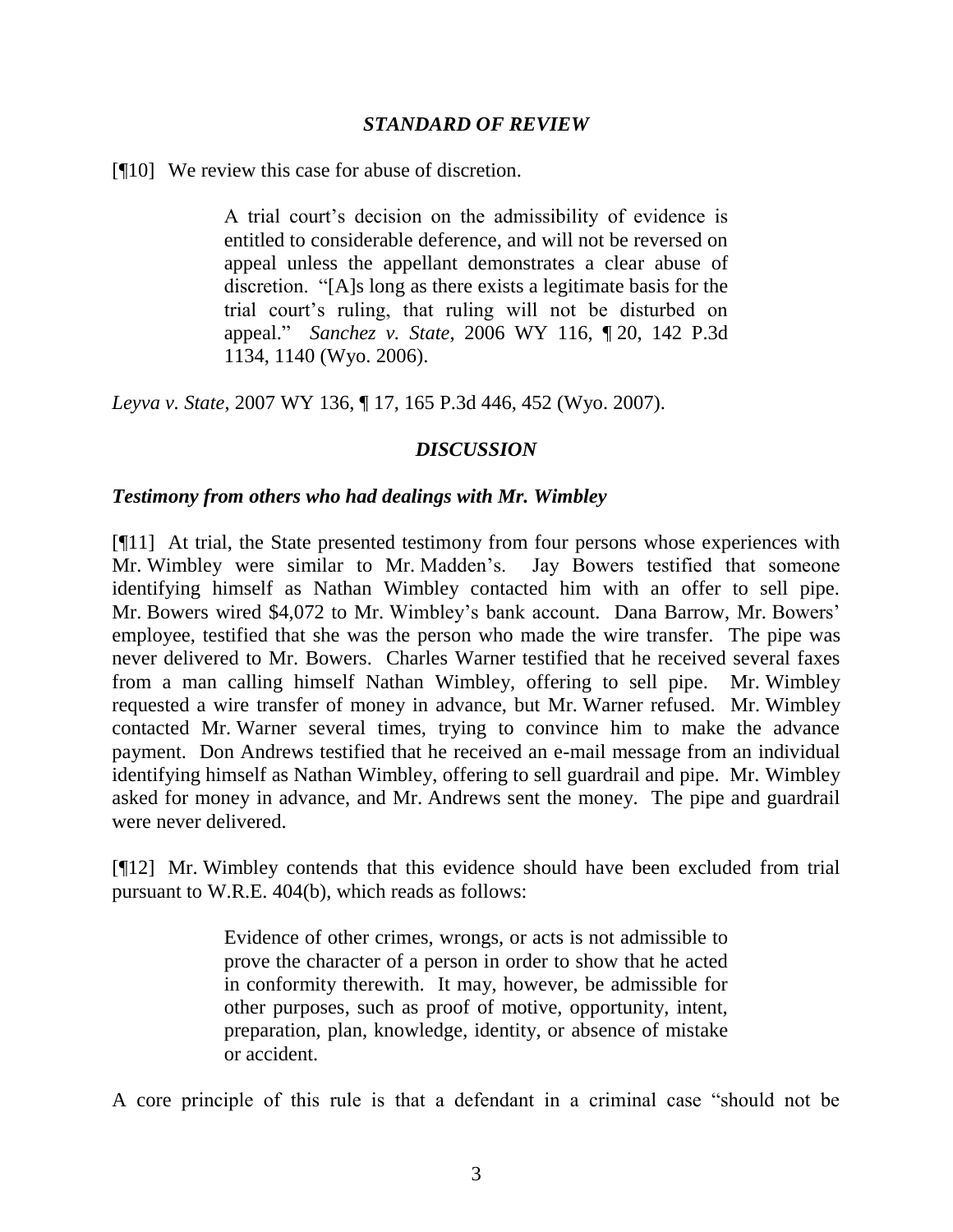convicted because he is an unsavory person, nor because of past misdeeds, but only because of his guilt of the particular crime charged." 1 Christopher B. Mueller & Laird C. Kirkpatrick, *Federal Evidence* § 4:21, at 691-92 (3d ed. 2007). For that reason, evidence of other crimes, wrongs, or acts is excluded when "its only purpose is to show a defendant has a disposition to commit crimes." *Bromley v. State*, 2007 WY 20, ¶ 9, 150 P.3d 1202, 1207 (Wyo. 2007).

[¶13] Such evidence is admissible, however, if it serves some other, proper purpose. *Leyva*, ¶ 27, 165 P.3d at 454. When deciding whether to admit such evidence, the trial court must consider the following: (1) Is the evidence offered for a proper purpose? (2) Is the evidence relevant? (3) Is the probative value of the evidence substantially outweighed by its potential for unfair prejudice? (4) Upon request, should the jury be given a limiting instruction? *Blakeman v. State*, 2004 WY 139, ¶ 31, 100 P.3d 1229, 1237 (Wyo. 2004).

[¶14] On appeal, as before the district court, the State contends that this evidence was admitted for a proper purpose. To convict a defendant of obtaining property by false pretenses, the State must prove beyond a reasonable doubt that the defendant knowingly obtained property from another, by false pretenses, with intent to defraud. Wyo. Stat. Ann. § 6-3-407(a). To establish that Mr. Wimbley had given Mr. Madden false information and intended to defraud him, the State offered the testimony of Mr. Bowers, Mr. Warner, and Mr. Andrews that Mr. Wimbley had offered to sell them pipe and asked for money in advance, but did not provide the pipe. This testimony was relevant because it made it less likely that Mr. Wimbley had inadvertently or accidentally failed to deliver the pipe to Mr. Madden, and more likely that he intended to defraud Mr. Madden. It was offered for the proper purposes of showing the falsity of Mr. Wimbley"s statements to Mr. Madden and Mr. Chamberlain, and of showing Mr. Wimbley"s intent, plan, and lack of mistake.

[¶15] On appeal, Mr. Wimbley concedes that, given the potential defenses of "mistake or accident, calling one individual to testify about a course of dealings with Mr. Wimbley might have been relevant." His argument, however, is that it was unnecessary to call more than one such witness, and calling several to talk about past transactions was unnecessarily cumulative and highly prejudicial. This is particularly true, he asserts, because in addition to these four individuals, the jury also heard from the bank representative about Mr. Wimbley depleting his bank account of funds immediately after they were wired to the account, from a probation officer who testified that Mr. Wimbley was on parole, and from a jailer who testified that Mr. Wimbley had been incarcerated.

[¶16] The district court considered Mr. Wimbley's argument that this evidence was unnecessarily cumulative:

The . . . defendant argued hard on this issue, that the volume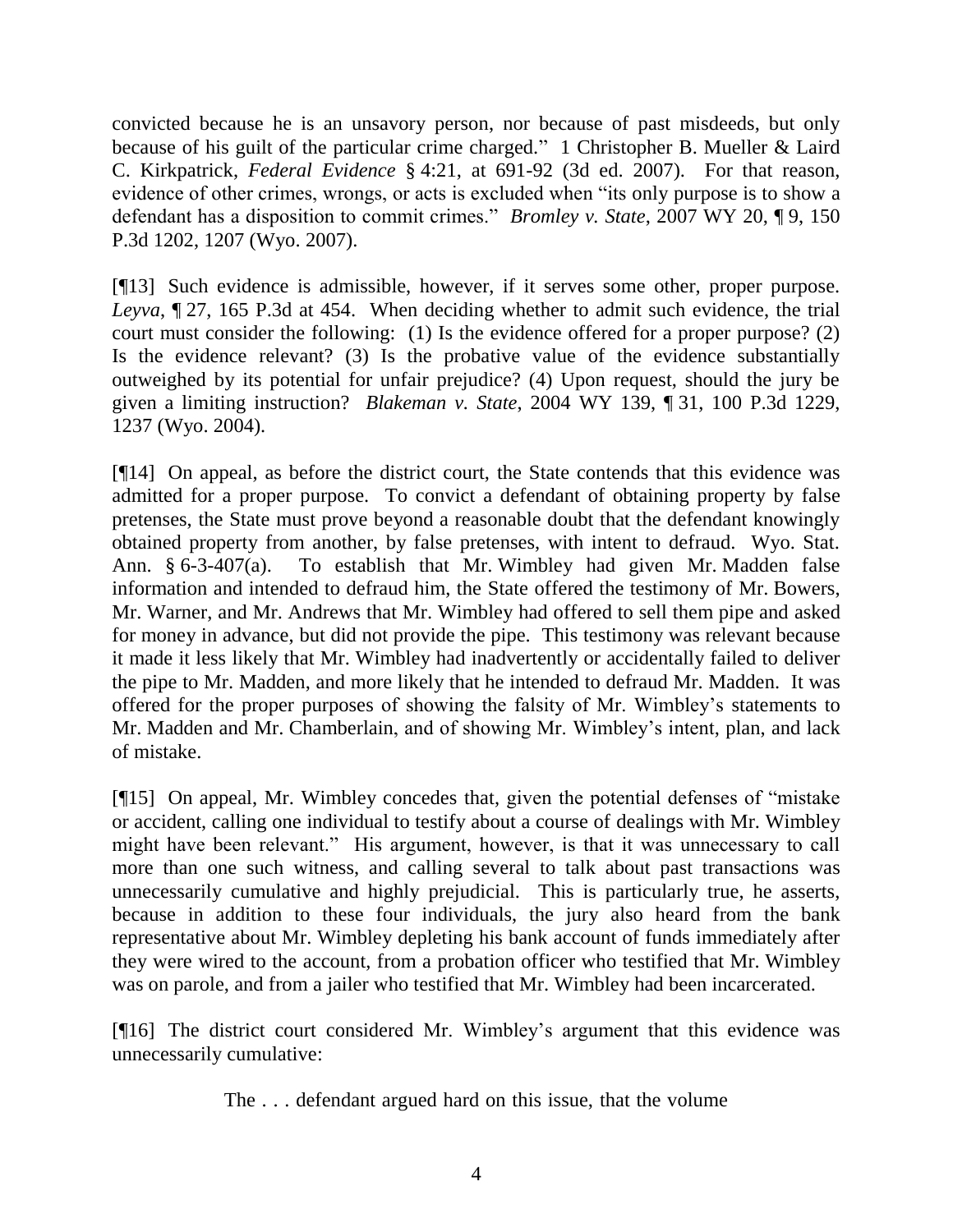of these other acts is unnecessarily cum[]ulative; but when the issue is intent, it may be necessary to prove several transactions. That may be the primary  $way - in fact it sounds$ like it is the primary way the State has of proving that it wasn"t just a mistake, a bad business deal, that there was some intent to defraud; and the State has that high burden of proving intent to defraud; so the Court can"t find that these are unnecessarily cum[]ulative.

The district court concluded that, when intent is at issue, evidence of several similar, prior acts may be admissible. This conclusion finds convincing support in treatises on evidence. "[W]hen prior acts are offered to show intent . . . the inference of intent is also stronger if the acts are often repeated, because sheer repetition strengthens an inference of intent." Mueller & Kirkpatrick, *supra* § 4:34, at 821-22. *See also* 1 Edward J. Imwinkelried, *Uncharged Misconduct Evidence* § 5:06, at 16 (Thompson/West 2008) ("[T]he more often the defendant performs the actus reus, the smaller is the likelihood that the defendant acted with an innocent state of mind."). Or, put more colorfully, "the chances of an inadvertent shooting on three successive similar occasions are extremely small." 2 John H. Wigmore, *Evidence* § 302, at 241 (Chadbourne rev. 1979).

[¶17] We also note that, despite Mr. Wimbley"s protestation that "an enormous amount of the State"s case was devoted to the presentation of 404(b) evidence," the State offered only four witnesses to talk about three prior transactions. The record reflects that the State was aware of at least four other occasions on which Mr. Wimbley had engaged in similar conduct, but witnesses were not called to discuss those incidents. Eight such witnesses might have been needlessly cumulative, but Mr. Wimbley has failed to convince us that the four witnesses were unnecessarily repetitive or unduly prejudicial. *Compare Ture v. State*, 681 N.W.2d 9, 16 (Minn. 2004) (error to admit testimony of 24 witnesses who took three days of trial testifying to redundant details of defendant's prior bad act). We cannot conclude that the district court abused its discretion in admitting this evidence.

# *Testimony of parole officer and jail official*

[¶18] At trial, the district court allowed testimony from Jesse Teverbaugh, who was Mr. Wimbley"s parole officer in Illinois. Mr. Wimbley essentially concedes that much of Mr. Teverbaugh"s testimony was relevant and admissible. "Mr. Teverbaugh had in fact met Mr. Wimbley face-to-face, unlike many of the other witnesses. Therefore, it is conceivable that Mr. Teverbaugh could have been called to identify Mr. Wimbley, as an individual he knew, using the address and phone number in question in this case." However, Mr. Wimbley argues that it was "absolutely irrelevant" and "extremely prejudicial" for Mr. Teverbaugh to testify that he was Mr. Wimbley"s parole officer. This evidence, he contends, should have been excluded pursuant to W.R.E. 403, which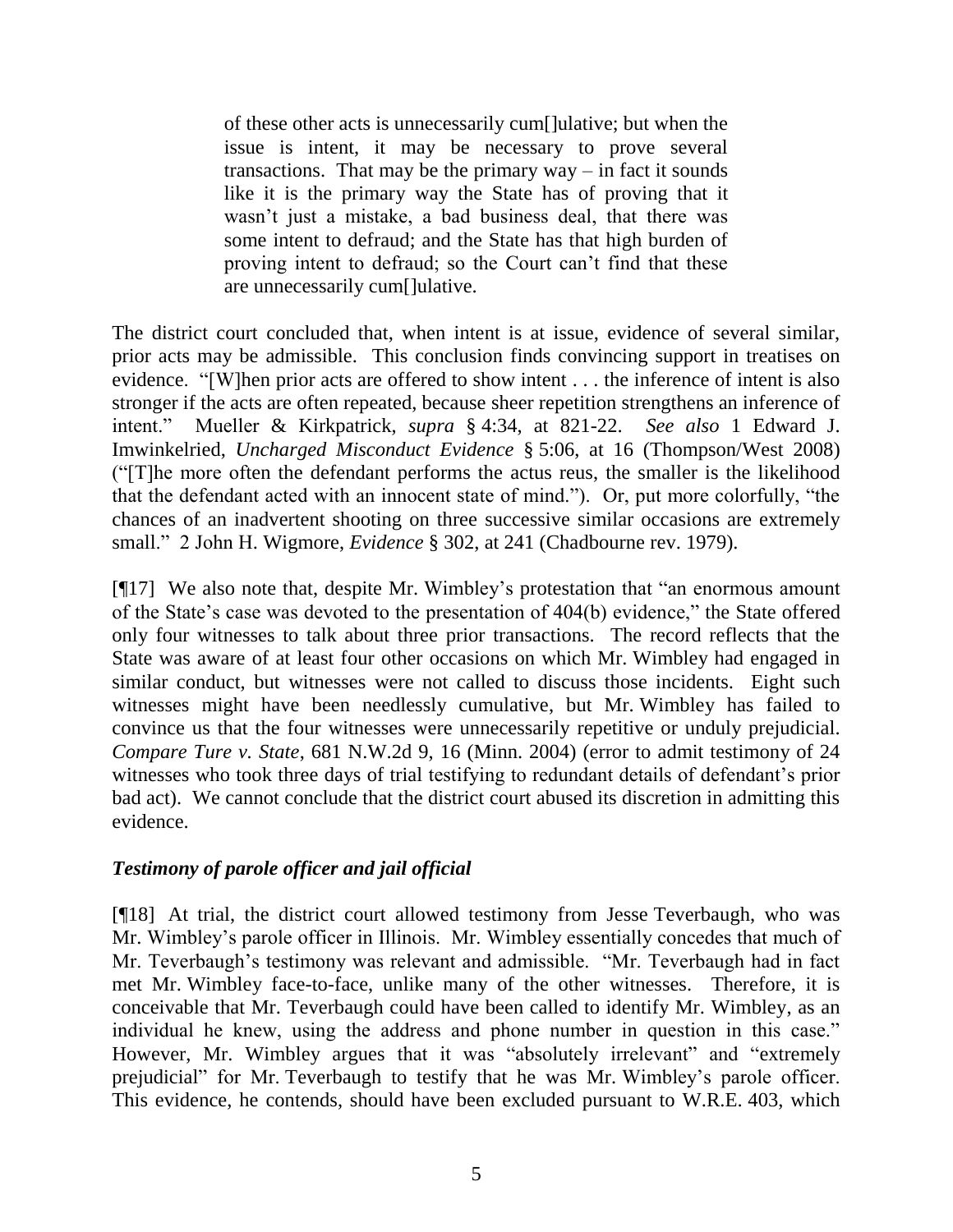provides as follows:

Although relevant, evidence may be excluded if its probative value is substantially outweighed by the danger of unfair prejudice, confusion of the issues, or misleading the jury, or by considerations of undue delay, waste of time, or needless presentation of cumulative evidence.

[¶19] Similarly, Mr. Wimbley objects to the admission of testimony from Daniel Copley, the jail sergeant for the Yuma County Sheriff"s Office in Wray, Colorado. The State used this testimony largely to provide foundation for the admission of recordings of phone calls Mr. Wimbley had made from the jail, in which he mentioned his dealings with Mr. Madden. Mr. Wimbley contends that evidence of his being in jail was unduly prejudicial, and should have been excluded under W.R.E. 403.

[¶20] For us to conclude that a trial court abused its discretion in weighing evidence under W.R.E. 403, "the appellant must show that the testimony has little or no value and that it was extremely inflammatory or introduced solely for the purpose of inflaming the jury." *Jennings v. State*, 806 P.2d 1299, 1305 (Wyo. 1991). In this case, the testimony of Mr. Teverbaugh did have probative value in establishing Mr. Wimbley"s identity. Mr. Madden had the phone number Mr. Wimbley had given him, and Mr. Teverbaugh confirmed that this was Mr. Wimbley"s phone number. Mr. Madden had the number of the bank account to which he wired the money. The bank had Mr. Wimbley"s social security number in connection with the account, and Mr. Teverbaugh confirmed that this was Mr. Wimbley"s social security number. Mr. Wimbley had told Mr. Madden he was a pipe dealer. Mr. Teverbaugh testified that Mr. Wimbley was employed as a tree trimmer, not as a pipe dealer.

[¶21] We agree with Mr. Wimbley that the fact he was on parole in Illinois was potentially prejudicial. But it was also needed to explain why Mr. Teverbaugh knew Mr. Wimbley"s phone number, social security number, and employment. As the State pointed out, this is "normally private information," and without explanation, the jury could have questioned Mr. Teverbaugh"s credibility. Similarly, the fact that Mr. Wimbley had been incarcerated in Yuma County, Colorado, was potentially prejudicial. But without revealing that information, Sergeant Copley could hardly have explained why he had recordings of Mr. Wimbley"s telephone calls. The potentially prejudicial information was therefore relevant, and was not introduced solely to inflame the jury. We cannot conclude that the district court abused its discretion in admitting this evidence at trial.

[¶22] We also note the restraint with which the State presented this evidence. The witnesses stated only briefly, and without elaboration, that Mr. Wimbley was on parole and incarcerated. The record suggests that Mr. Teverbaugh, in particular, knew